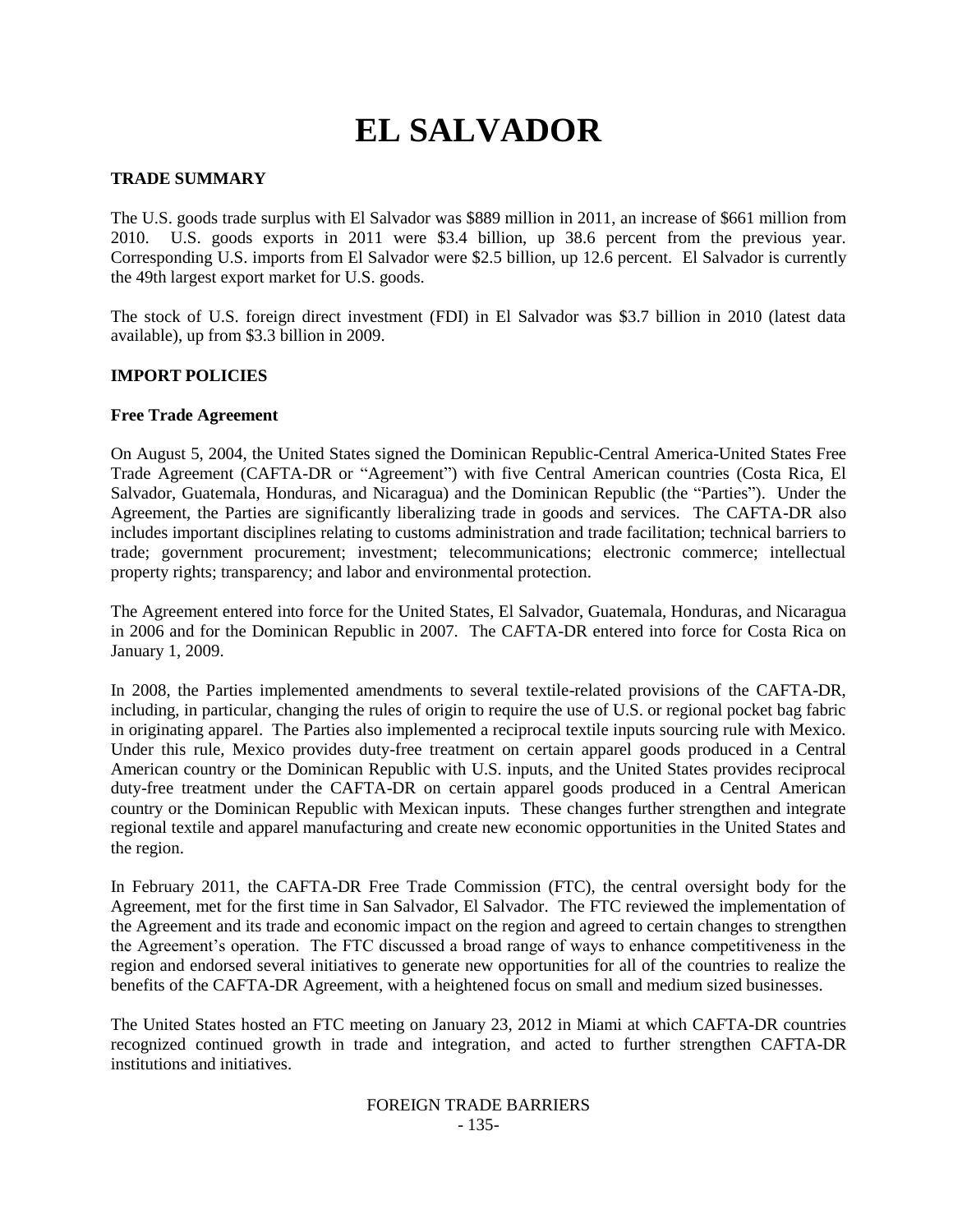## **Tariffs**

As a member of the Central American Common Market, El Salvador applies a harmonized external tariff on most items at a maximum of 15 percent with some exceptions.

Under the CAFTA-DR, however, 100 percent of U.S. industrial trade will enter El Salvador duty free by 2015. Nearly all textile and apparel goods that meet the Agreement"s rules of origin now enter El Salvador duty free and quota free, creating economic opportunities for U.S. and regional fiber, yarn, fabric, and apparel manufacturing companies.

Under the CAFTA-DR, more than half of U.S. agricultural exports now enter El Salvador duty free. El Salvador will eliminate its remaining tariffs on nearly all agricultural products by 2020 (2023 for rice and chicken leg quarters and 2025 for dairy products). For certain agricultural products, tariff-rate quotas (TRQs) permit some duty-free access for specified quantities during the tariff phase out period, with the duty-free amount expanding during that period. El Salvador will liberalize trade in white corn through expansion of a TRQ, rather than by tariff reductions.

#### **Nontariff Measures**

Under the CAFTA-DR, all CAFTA-DR countries, including El Salvador, committed to improve transparency and efficiency in administering customs procedures, including the CAFTA-DR rules of origin. The CAFTA-DR countries also committed to ensuring greater procedural certainty and fairness in the administration of these procedures, and agreed to share information to combat illegal trans-shipment of goods. However, over the last year, U.S. exporters and Salvadoran importers of U.S. products, particularly agricultural goods, are increasingly complaining about customs-related problems they are encountering in El Salvador. The United States is continuing to engage with El Salvador on these issues. In addition, El Salvador has negotiated agreements with express delivery companies to allow for faster handling of their packages, but the Salvadoran customs administration and U.S. express delivery companies disagree on whether the agreements have been implemented. In particular, U.S. express delivery companies have raised concerns regarding customs clearance delays, acceptance of electronic documents, and the submission of a single manifest covering all goods contained in an express delivery shipment.

In 2009 and again in 2010, El Salvador amended its law regulating the production and sale of alcoholic beverages. The amendments applied an eight percent *ad valorem* tax on domestic products and imports. The amendments also adjusted taxes on alcoholic beverages which are ostensibly based on percentage of alcohol by volume. This tax structure applies a lower rate per percentage of alcohol on alcoholic beverages that are typically produced locally or imported from other Central American countries (*e.g.*, *aguardiente*) than on alcoholic beverages that are imported from non-Central American countries (*e.g.*, whiskey and gin). The U.S. Government has raised concerns with the legislation with the government of El Salvador and continues to work with that government in an effort to address those concerns.

## **GOVERNMENT PROCUREMENT**

The CAFTA-DR requires that procuring entities use fair and transparent procurement procedures, including advance notice of purchases and timely and effective bid review procedures, for procurements covered by the Agreement. Under the CAFTA-DR, U.S. suppliers are permitted to bid on procurements of most El Salvador government entities, including key ministries and state-owned enterprises, on the same basis as Salvadoran suppliers. The anticorruption provisions in the Agreement require each government to

#### FOREIGN TRADE BARRIERS -136-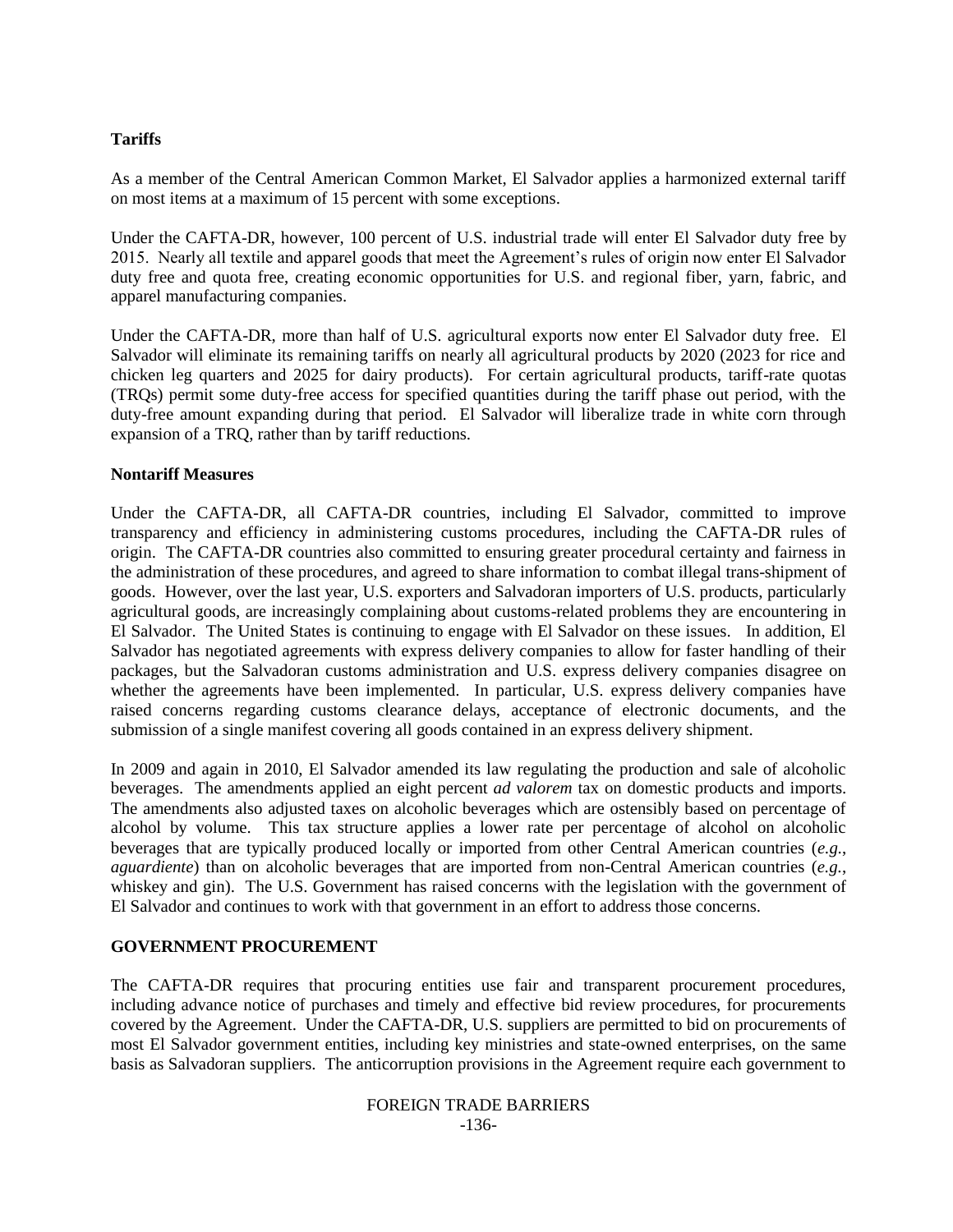ensure under its domestic law that bribery in matters affecting trade and investment, including in government procurement, is treated as a criminal offense or is subject to comparable penalties.

The LACAP (*Ley de Adquisiciones y Contrataciones de la Administración Pública*), which regulates government procurement, entered into force in 2000.

In May 2011, the Legislative Assembly approved a series of reforms to the LACAP, including easing procurement to expedite contract valued at less than \$35,856, or the equivalent of 160 salaries at the minimum urban wage. In addition, under the 2011 reforms, the Ministry of Health is authorized to acquire medicines without complying with the LACAP in cases of need.

El Salvador is not a signatory to the WTO Agreement on Government Procurement.

## **EXPORT SUBSIDIES**

Beginning on February 1, 2011, El Salvador eliminated the six percent tax rebate it had applied to exports shipped outside Central America for goods that had undergone a transformation process adding at least 30 percent to the original value. To compensate for the elimination of the six percent rebate, in January 2011, the government approved a new form of drawback, consisting of a refund of custom duties paid on imported inputs and intermediate goods exclusively used in the production of products exported outside of the Central American region. The new regulations also include the creation of a Business Production Promotion Committee with the participation of the private and public sector to work on policies to strengthen the export sector, and the creation of an Export and Import Center. The Export and Import Center will replace the current system under which export procedures are handled by the Central Bank and import procedures are handled by the Ministry of Finance.

Under the CAFTA-DR, El Salvador may not adopt new duty waivers or expand existing duty waivers that are conditioned on the fulfillment of a performance requirement (*e.g.*, the export of a given level or percentage of goods).

## **INTELLECTUAL PROPERTY RIGHTS PROTECTION**

To implement its CAFTA-DR intellectual property rights (IPR) obligations, El Salvador undertook legislative reforms providing for stronger IPR protection and enforcement. Despite these efforts, the piracy of optical media, both music and video, in El Salvador remains a concern. In addition, the business software industry continues to report very high piracy rates for El Salvador. Optical media imported from the United States into El Salvador are being used as duplication masters for unauthorized copies of copyrighted works. The United States has expressed concern to the Salvadoran government about inadequate enforcement of cable broadcast rights and the competitive disadvantage it places on legitimate providers of this service. The United States will continue to monitor El Salvador's implementation of its IPR obligations under the CAFTA-DR.

## **SERVICES BARRIERS**

Under the CAFTA-DR, El Salvador granted U.S. services suppliers substantial access to its services market, including financial services. El Salvador maintains a few barriers to services trade, however: foreign investors are limited to 49 percent of equity ownership in free reception television and AM/FM radio broadcasting, and notaries must be Salvadoran citizens.